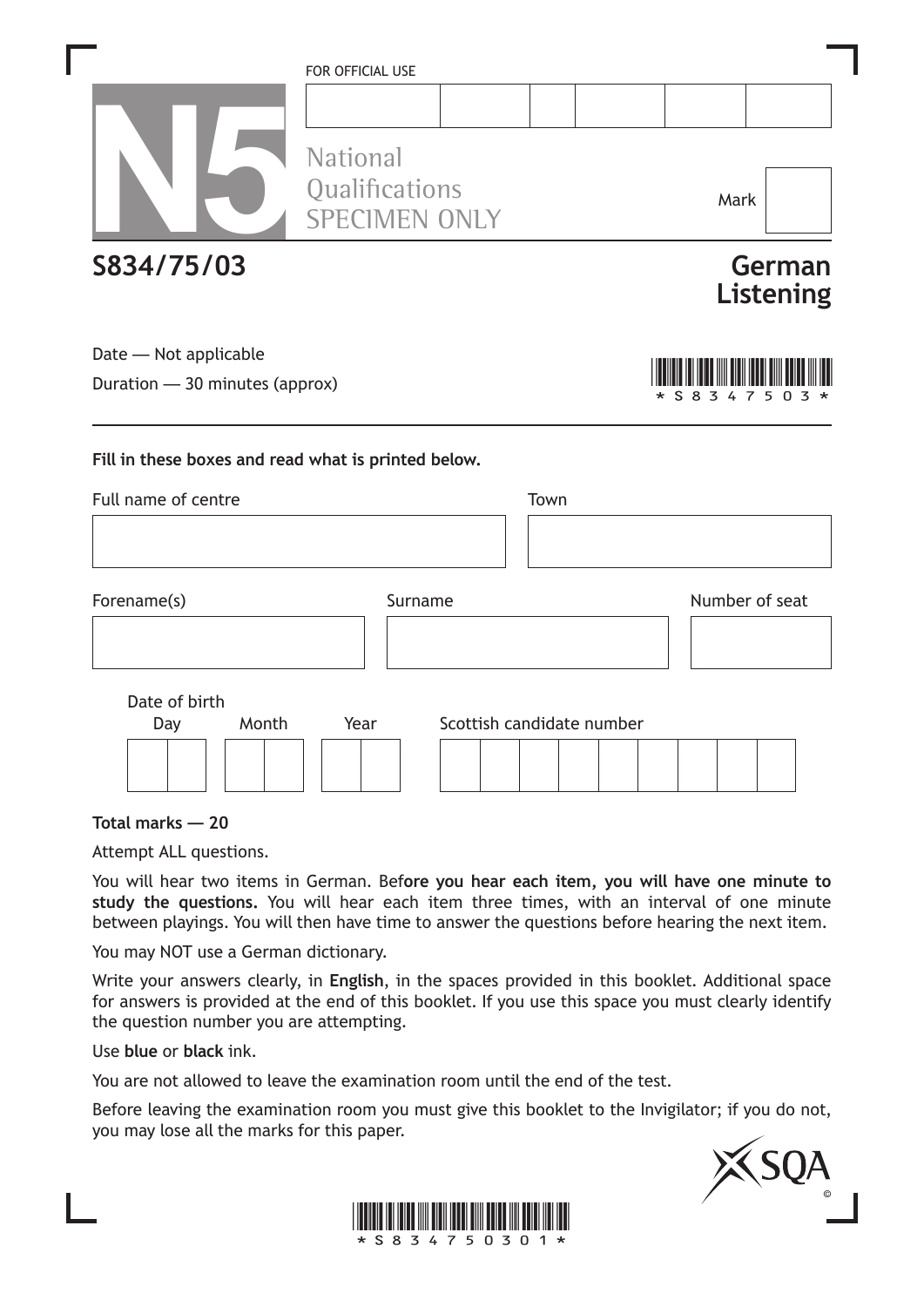|        |                                                                   | <b>MARKS</b> | DO NOT<br><b>WRITE IN</b><br>THIS |
|--------|-------------------------------------------------------------------|--------------|-----------------------------------|
|        | Total marks - 20                                                  |              | <b>MARGIN</b>                     |
|        | <b>Attempt ALL questions</b>                                      |              |                                   |
| Item 1 |                                                                   |              |                                   |
|        |                                                                   |              |                                   |
|        | Ole speaks about his home town of Wismar.                         |              |                                   |
|        | (a) How old is Ole?                                               | 1            |                                   |
|        |                                                                   |              |                                   |
|        |                                                                   |              |                                   |
| (b)    | He talks about his town.                                          |              |                                   |
|        | (i) Where exactly is Wismar situated? State any one thing.        | 1            |                                   |
|        |                                                                   |              |                                   |
|        | (ii) Give any two further details about Wismar.                   | $\mathbf{2}$ |                                   |
|        |                                                                   |              |                                   |
|        |                                                                   |              |                                   |
|        |                                                                   |              |                                   |
| (c)    | What is there for young people in Wismar? State any three things. | 3            |                                   |
|        |                                                                   |              |                                   |
|        |                                                                   |              |                                   |
|        |                                                                   |              |                                   |
|        | (d) Where does he like going in the evening?                      | 1            |                                   |
|        |                                                                   |              |                                   |



 $\mathbf{L}$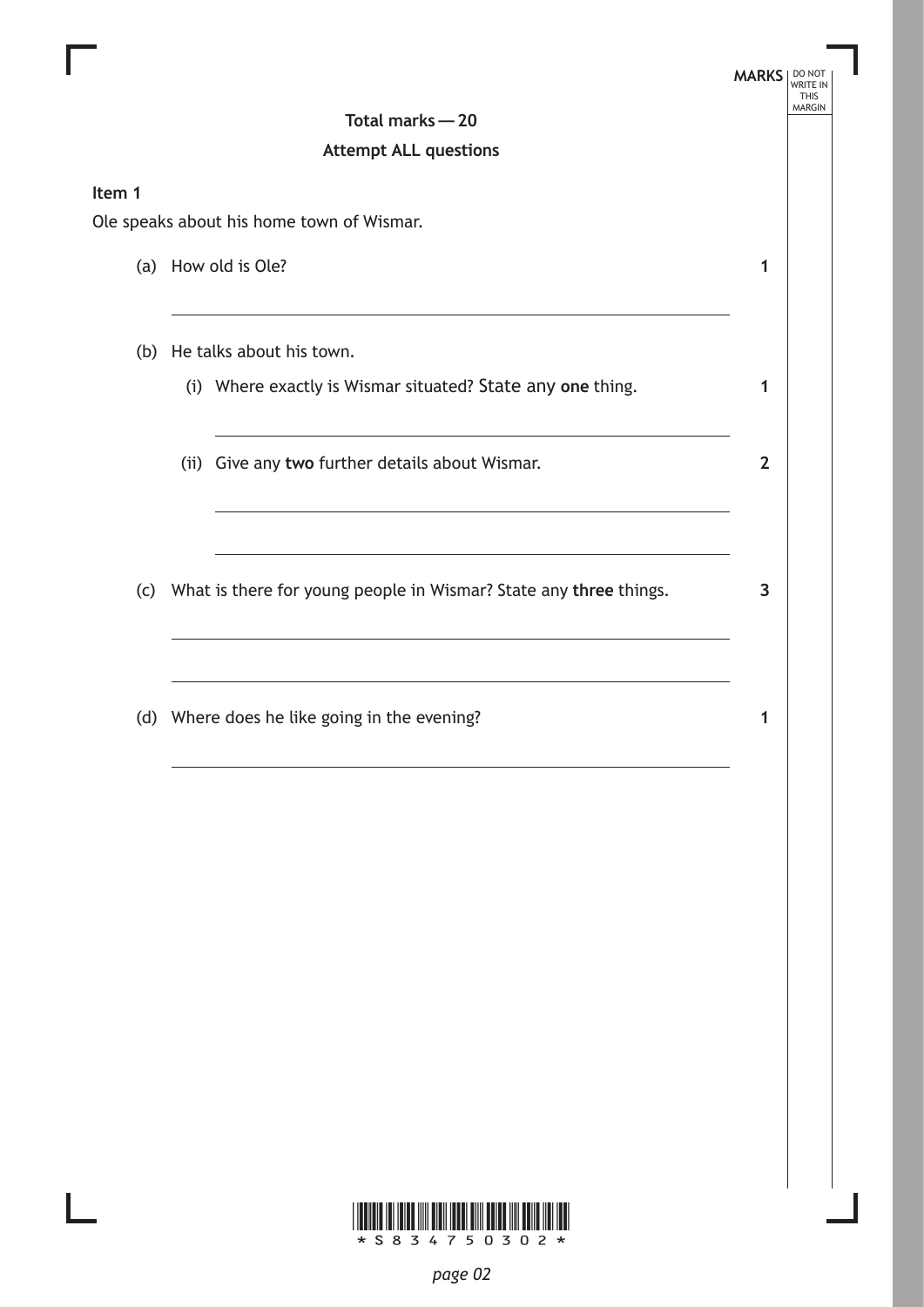|     | school radio about her experiences.                                                       |                     |                |
|-----|-------------------------------------------------------------------------------------------|---------------------|----------------|
|     | (a) Which of these statements are correct? Tick $(\checkmark)$ two boxes.                 |                     | $\mathbf{2}$   |
|     |                                                                                           | Tick $(\checkmark)$ |                |
|     | Martina's sister had been in Scotland before.                                             |                     |                |
|     | Martina's cousin had been in Scotland before.                                             |                     |                |
|     | Martina wanted to see the Highlands.                                                      |                     |                |
|     | Martina had visited Glencoe before.                                                       |                     |                |
| (b) | Martina then talks about the school in Scotland.                                          |                     |                |
|     | What did Martina find difficult at school?<br>(i)                                         |                     | 1              |
|     | (ii) Why was this? Give two reasons for your answer.                                      |                     | $\overline{2}$ |
| (c) | How did Martina spend her weekends in Scotland? State two things.                         |                     | $\mathbf{2}$   |
|     | (d) What did she do with the family she stayed with at Easter? State any<br>three things. |                     | 3              |
|     | (e) According to Martina what were the advantages of her year abroad? State               |                     |                |

Ш

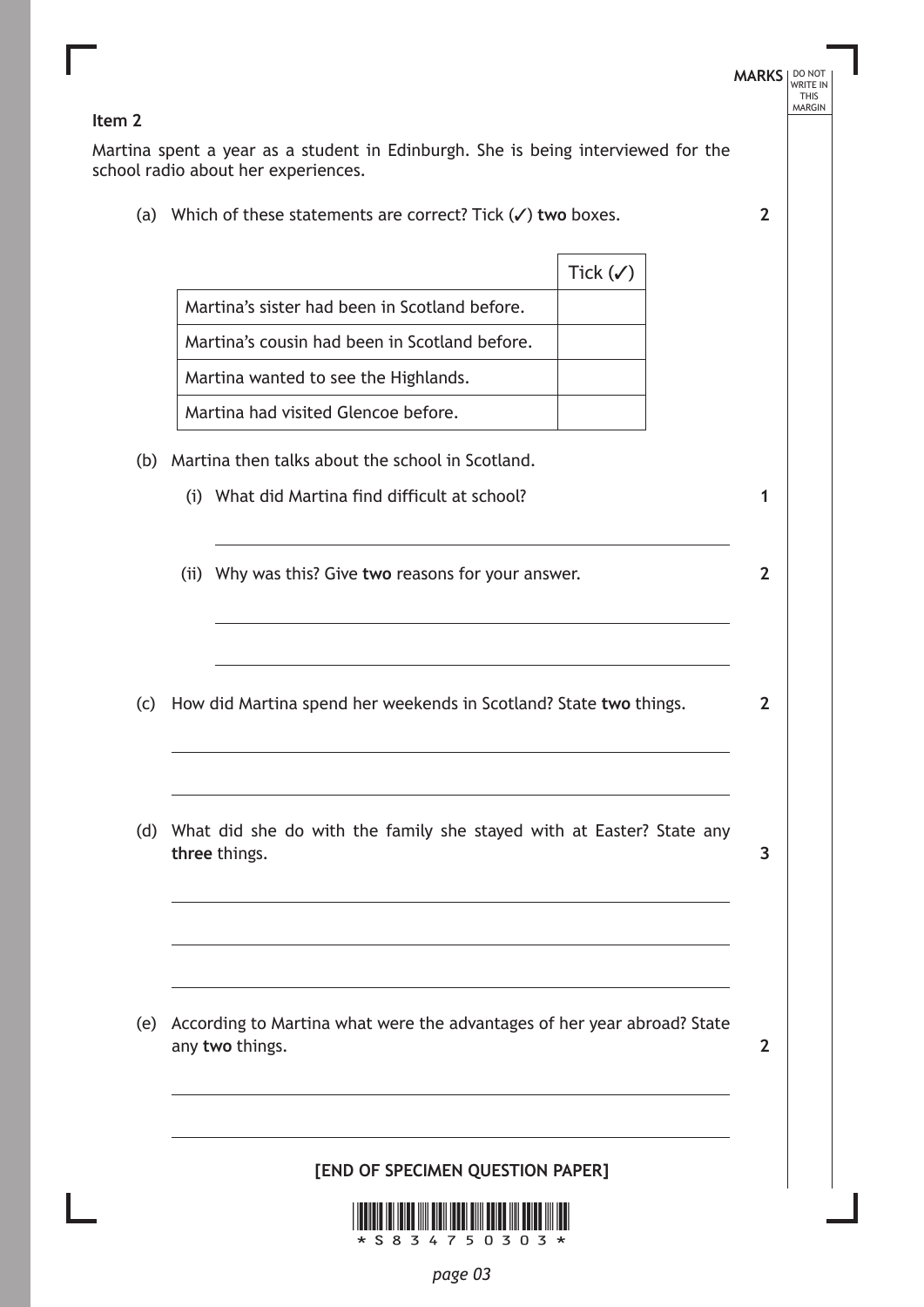# **MARKS DO NOT
WRITE IN** <br>
THIS
MARGIN

### **ADDITIONAL SPACE FOR ANSWERS AND ROUGH WORK**



*page 04*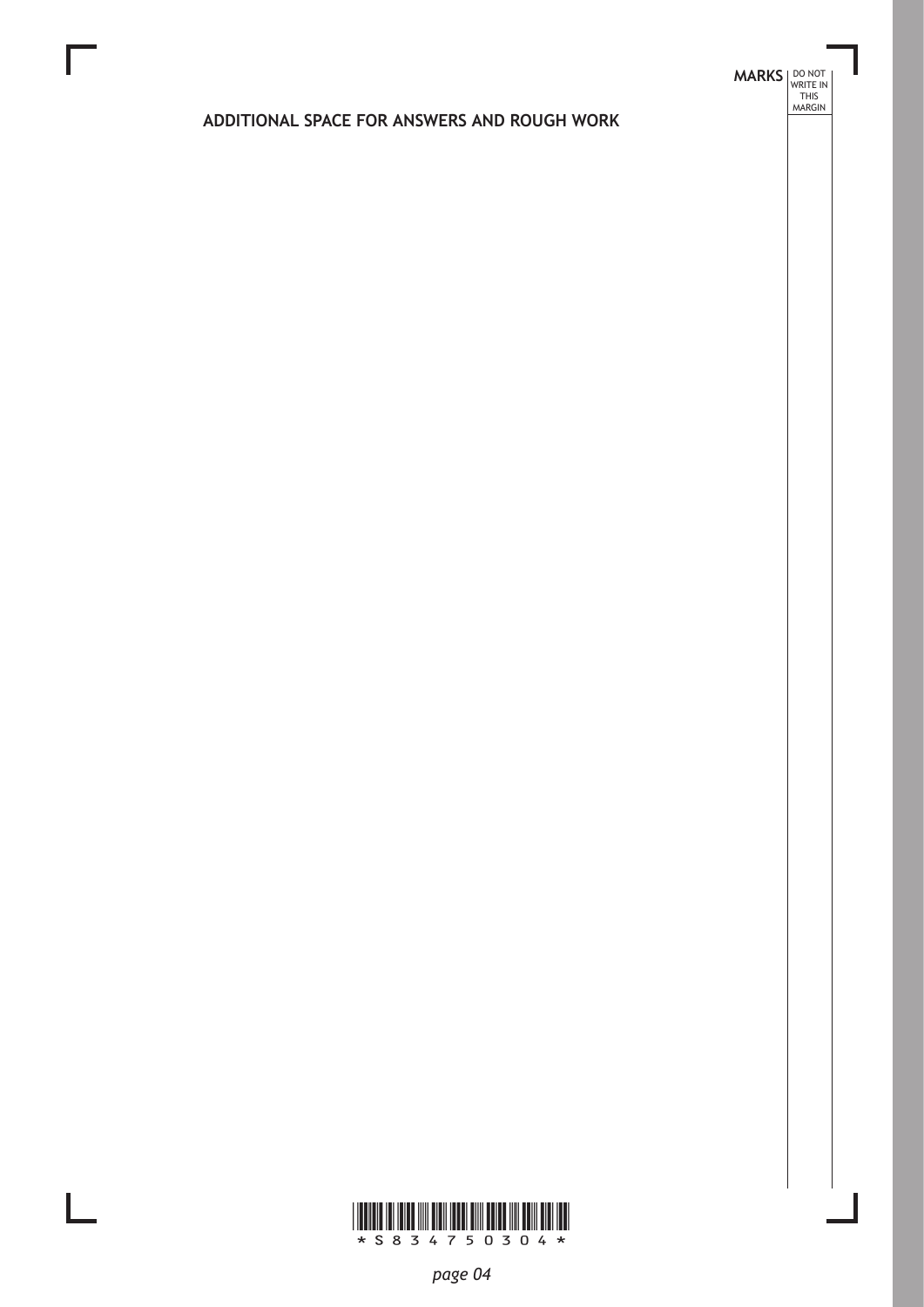# **MARKS DO NOT
WRITE IN** <br>
THIS
MARGIN

### **ADDITIONAL SPACE FOR ANSWERS AND ROUGH WORK**



*page 05*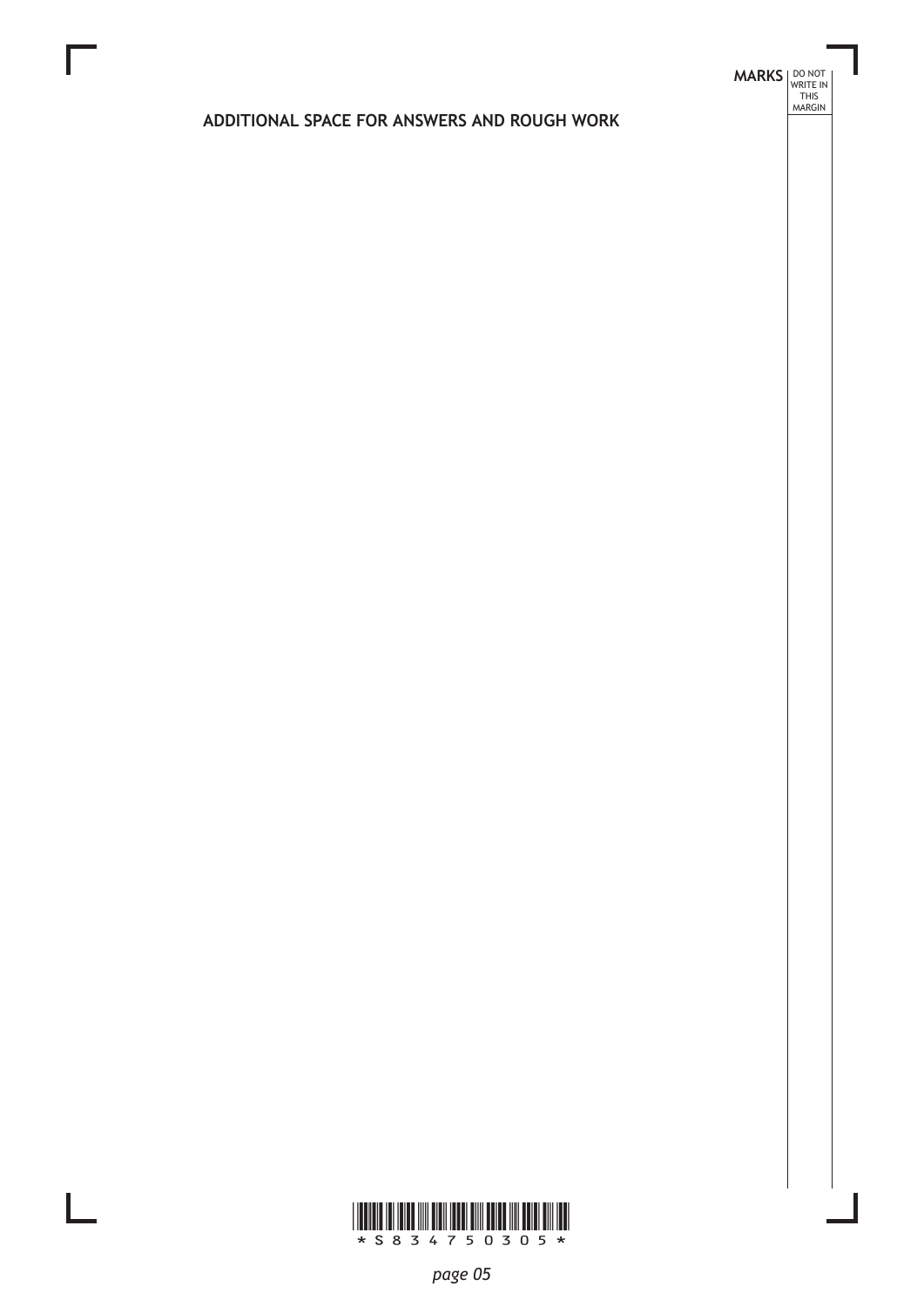

**National** Qualifications SPECIMEN ONLY

# **S834/75/13 German Listening Transcript**

Date — Not applicable Duration — 30 minutes (approx)

#### **This paper must not be seen by any candidate.**

The material overleaf is provided for use in an emergency only (eg the recording or equipment proving faulty) or where permission has been given in advance by SQA for the material to be read to candidates with additional support needs. The material must be read exactly as printed.



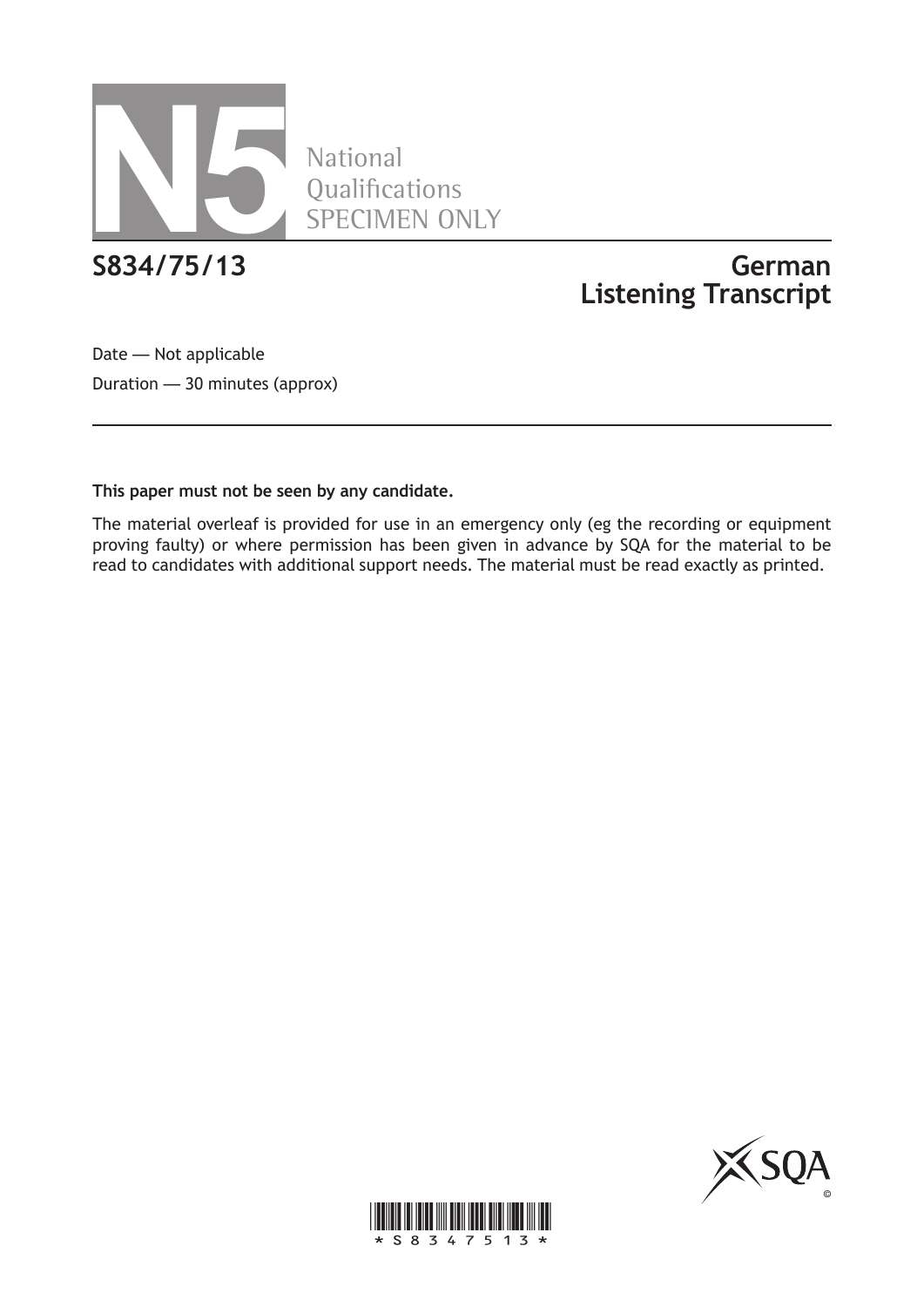#### **Instructions to reader(s):**

For each item, read the English once, then read the German **three times**, with an interval of 1 minute between the three readings. On completion of the third reading, pause for the length of time indicated in brackets after the item, to allow the candidates to write their answers.

Where special arrangements have been agreed in advance to allow the reading of the material, those sections marked **(f)** should be read by a female speaker and those marked **(m)** by a male; those sections marked **(t)** should be read by the teacher.

#### **(t) Item number one.**

Ole speaks about his home town of Wismar.

#### **You now have one minute to study the questions for item number one.**

**(m)** Ich heiße Ole und ich bin fünfzehn Jahre alt. Meine Familie und ich wohnen in Wismar, das ist eine Stadt im Nordosten von Deutschland an der Küste. Wismar hat etwa 45.000 Einwohner und einen großen Hafen für Transportschiffe. Die Stadt ist bekannt für ihr historisches Stadtzentrum sowie auch ihr altes und sehr schönes Rathaus.

Ich wohne sehr gern in Wismar, denn die Stadt macht viel für Kinder und Jugendliche. Es gibt einen Spielpark für kleine Kinder, sehr viele verschiedene Schulen und Jugendklubs, unter anderem den Angelverein. Jeden Abend gehe ich sehr gern ins Jugendzentrum, wo ich viele Freunde treffe; wir spielen Tischtennis oder Tischfußball und wir bekommen auch Hilfe bei den Hausaufgaben.

Wismar hat eine sehr moderne Universität mit etwa 7.000 Studenten. Man kann dort zum Beispiel Informatik oder Medien studieren. Wenn ich mit der Schule fertig bin, möchte ich in Wismar Schiffstechnik studieren, um Ingenieur zu werden. Die Stadt und die Region gefallen mir – besonders im Sommer, wenn man am Strand liegen und im Ostseewasser baden kann.

(*2 minutes*)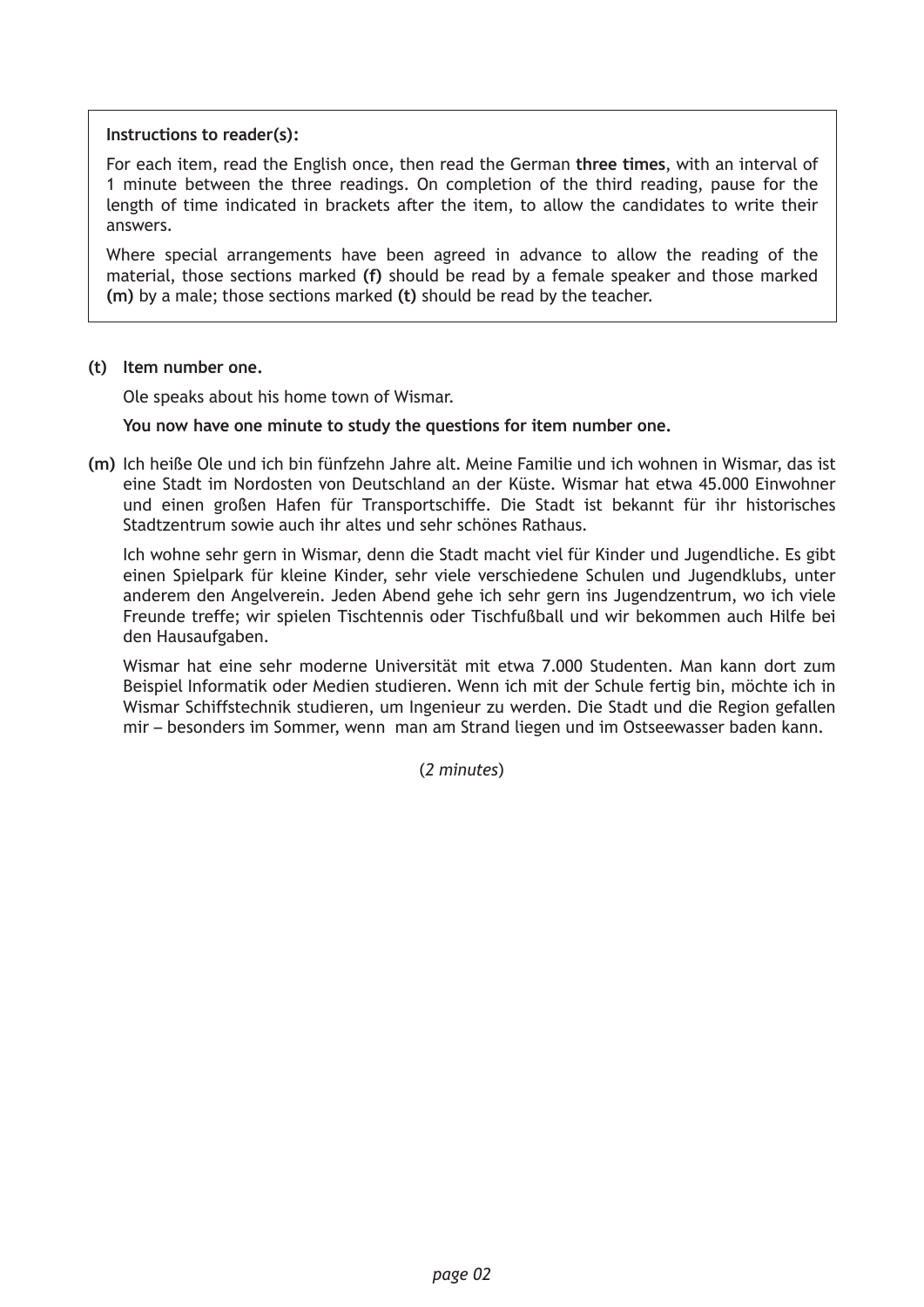#### **(t) Item number two.**

Martina spent a year as a student in Edinburgh. She is being interviewed for the school radio about her experiences.

**You now have one minute to study the questions for item number two.**

- **(m/f)** Guten Tag, Martina. Du bist aus Schottland zurück und wieder bei uns. Warum eigentlich Schottland?
- **(f)** Naja, ich wollte schon immer ein Jahr im Ausland verbringen. Meine Kusine war letztes Jahr bei einem Musikfest in Schottland und hat mir von der wunderschönen Landschaft erzählt. Ich wollte unbedingt das Hochland und Glencoe sehen.
- **(m/f) Und wie waren deine ersten Tage bei deiner Gastfamilie in Schottland?**
- **(f)** Zuerst war es schwer. Ich hatte Heimweh, weil ich meine Eltern und Freunde vermisst habe. Meine Gastfamilie war sehr verständnisvoll und sie hatten eine Tochter in meinem Alter.
- **(m/f) Wie ist es dir in der Schule ergangen?**
- **(f)** Naja, also am Anfang konnte ich nicht sehr viel verstehen. Die Schotten sprechen sehr schnell und mit starkem Akzent. Das war zuerst ein großes Problem—aber jetzt nicht mehr. Das Lesen englischer Texte ist mir im Gegensatz dazu nicht schwer gefallen.
- **(m/f)** Was hast du in Schottland an den Wochenenden gemacht?
- **(f)** Hmmm . . . ich bin oft ins Kino gegangen, weil ich Filme sehr mag. Jeden Samstag bin ich auch zum Jugendklub gegangen. Dort habe ich einige gute Freunde gefunden.
- **(m/f)** Zu Ostern bist du in Schottland geblieben. Was hast du gemacht?
- **(f)** Meine schottische Gastfamilie ist mit mir nach Inverness gefahren. Wir haben im Hochland gezeltet und sind in den Bergen gewandert. Wir sind mit dem Boot auf dem Loch Ness gefahren—leider war Nessie gerade nicht zu Hause!
- **(m/f)** Welche Vorteile hat dir das Jahr in Schottland gebracht?
- **(f)** Also erstmal hatte ich jede Menge Spaß. Dann habe ich auch meine Englischkenntnisse verbessert und kann jetzt ziemlich fließend Englisch sprechen. Die Schotten sind tolle Menschen—ich habe viele wunderbare Leute, eine neue Lebensart und eine neue Kultur kennen gelernt.
- **(m/f) Danke, Martina, für dieses interessante Gespräch.**

(*2 minutes*)

**(t) End of test. Now look over your answers.**

#### **[END OF SPECIMEN TRANSCRIPT]**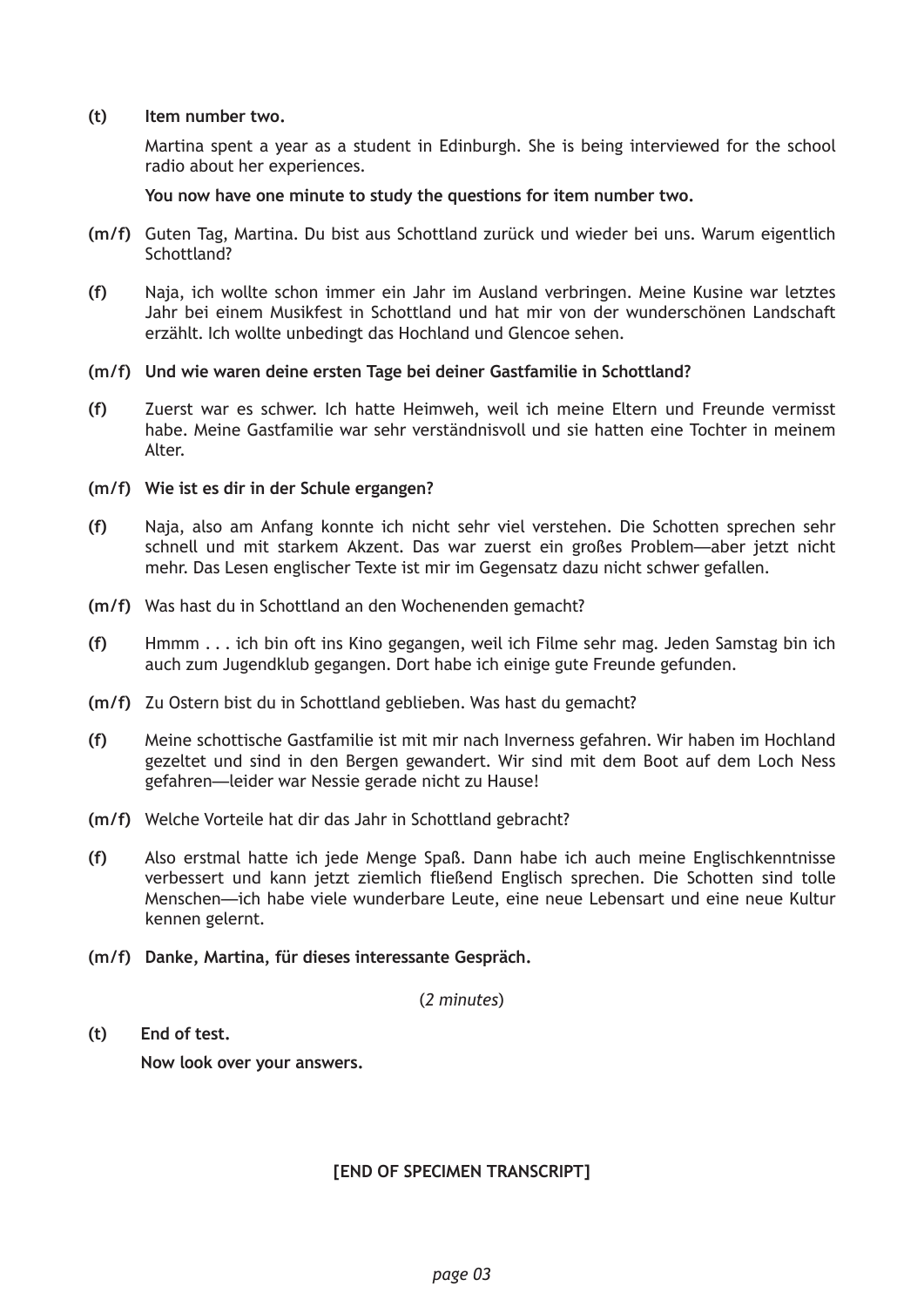

National **Oualifications** SPECIMEN ONLY

**S834/75/03 German**

**Listening**

# Marking Instructions

These marking instructions have been provided to show how SQA would mark this specimen question paper.

The information in this publication may be reproduced to support SQA qualifications only on a non-commercial basis. If it is reproduced, SQA should be clearly acknowledged as the source. If it is to be used for any other purpose, written permission must be obtained from permissions@sqa.org.uk.

Where the publication includes materials from sources other than SQA (ie secondary copyright), this material should only be reproduced for the purposes of examination or assessment. If it needs to be reproduced for any other purpose it is the user's responsibility to obtain the necessary copyright clearance.

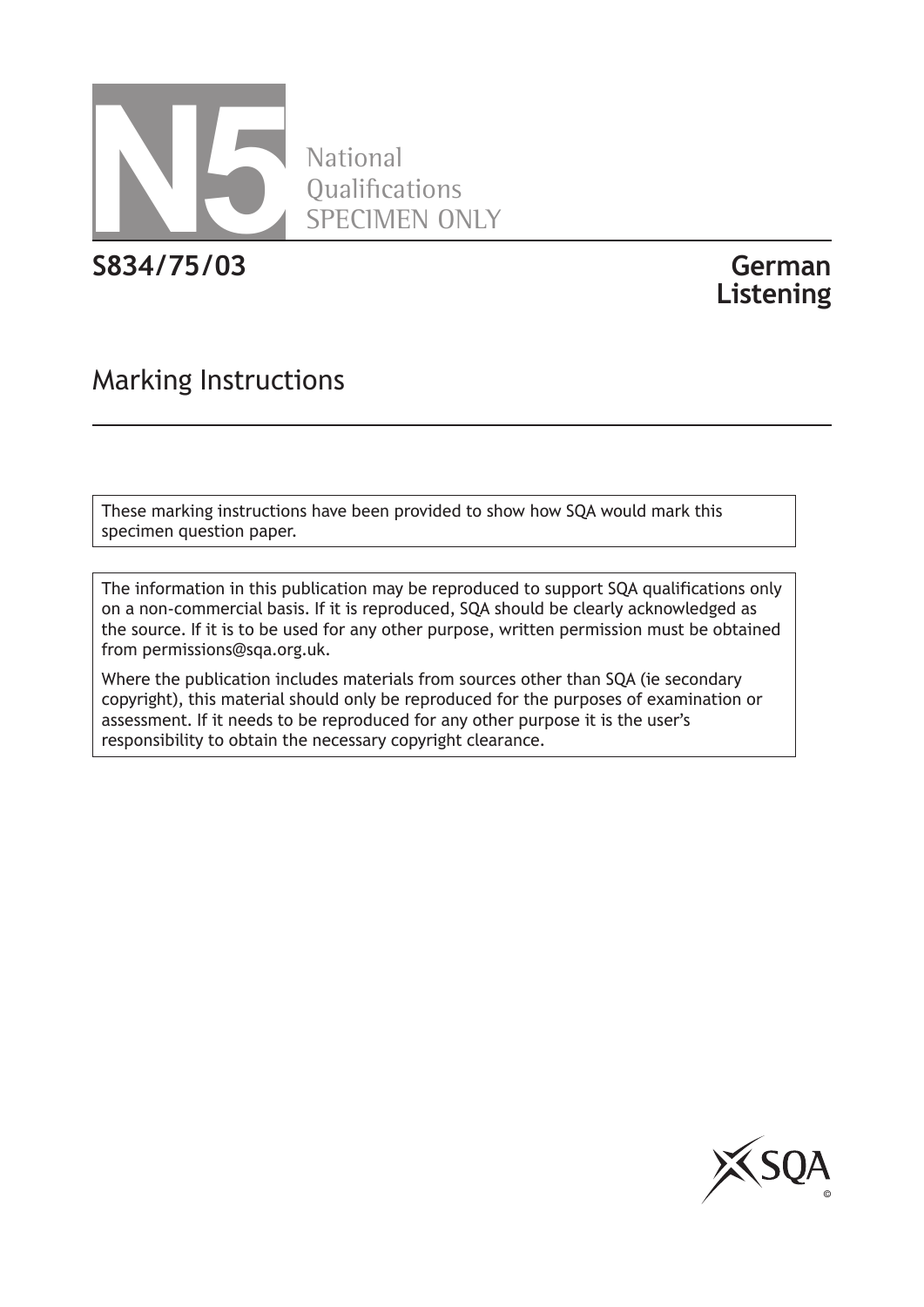#### **General marking principles for National 5 German Listening**

*This information is provided to help you understand the general principles you must apply when marking candidate responses to questions in this paper. These principles must be read in conjunction with the detailed marking instructions, which identify the key features required in candidate responses.*

- **(a)** Marks for each candidate response must always be assigned in line with these general marking principles and the detailed marking Instructions for this assessment.
- **(b)** Marking should always be positive. This means that, for each candidate response, marks are accumulated for the demonstration of relevant skills, knowledge and understanding: they are not deducted from a maximum on the basis of errors or omissions.
- **(c)** If a specific candidate response does not seem to be covered by either the principles or detailed marking instructions, and you are uncertain how to asses it, you must seek guidance from your team leader.
- **(d)** The marking instructions indicate the essential idea that a candidate should provide for each answer.
- **(e)** The answers for each question must come from the item.
- **(f)** There are a number of supported marks across the two items. Where there are supported marks in the form of a grid, award zero marks where a candidate ticks all boxes.
- **(g)** For questions that ask candidates to '**state**' or '**give**', candidates must give a brief, accurate response/name.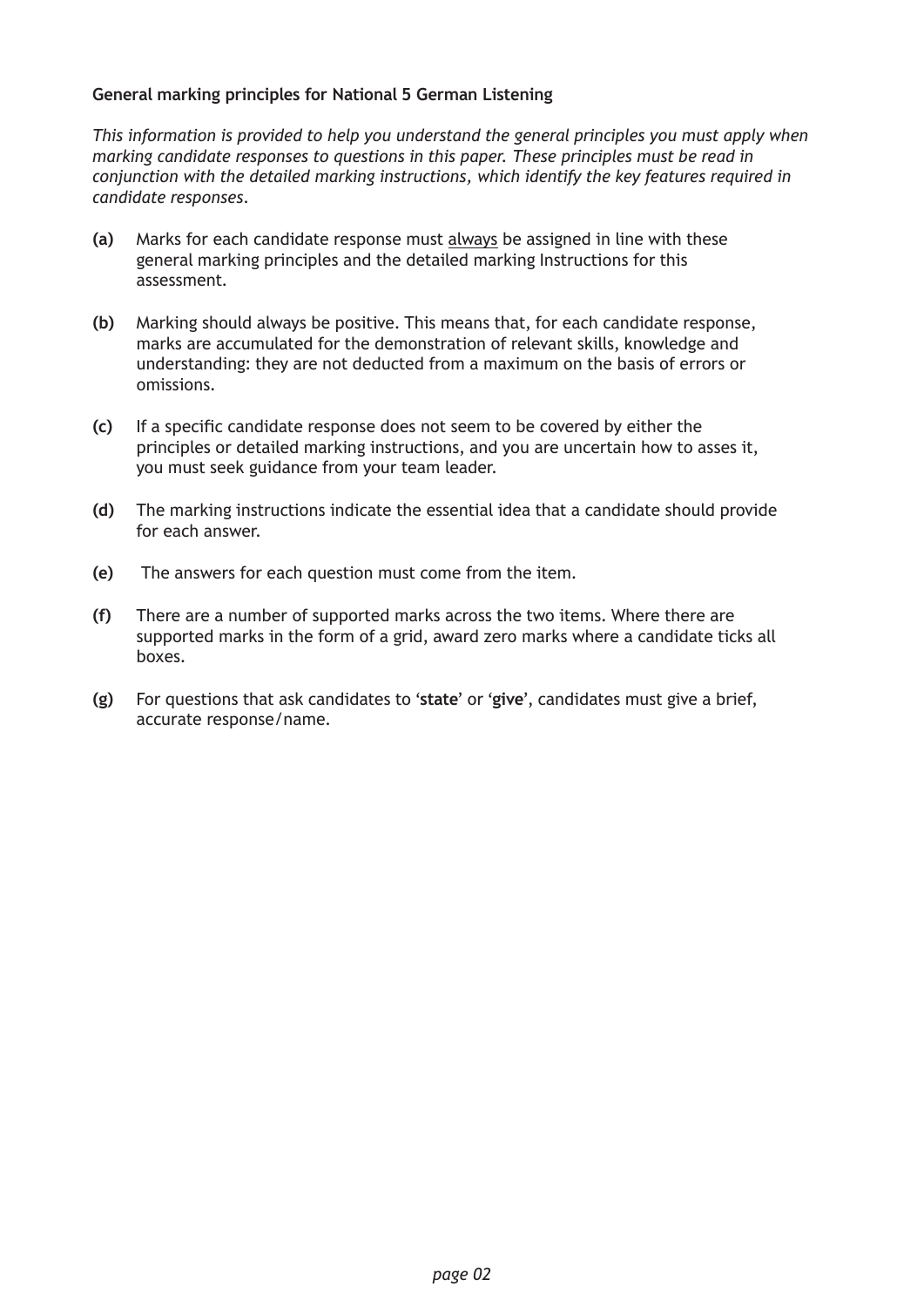## **Detailed marking instructions for each question**

| Question |     |     | <b>Expected response</b>                                                                                                                                                                                                                                                 |                | <b>Additional guidance</b>                                                                                                      |
|----------|-----|-----|--------------------------------------------------------------------------------------------------------------------------------------------------------------------------------------------------------------------------------------------------------------------------|----------------|---------------------------------------------------------------------------------------------------------------------------------|
| 1.       | (a) | 15  |                                                                                                                                                                                                                                                                          | 1              | Markers should use their<br>professional judgement, subject<br>knowledge and experience, and<br>understanding to award marks to |
|          | (b) | (i) | In the north east (of Germany)<br>$\bullet$<br>On the coast<br>$\bullet$<br>(Any 1 from 2)                                                                                                                                                                               | 1              | candidate responses.                                                                                                            |
|          |     | (i) | Population of 45,000<br>$\bullet$<br>Large port (for cargo ships)<br>Well known for its historic city<br>$\bullet$<br>centre<br>Old and beautiful town hall<br>$\bullet$<br>(Any 2 from 4)                                                                               | $\overline{2}$ |                                                                                                                                 |
|          | (c) |     | The town does a lot/there is a<br>lot to do (for children and<br>young people)<br>There is a playpark for small<br>$\bullet$<br>children<br>There are many (different)<br>$\bullet$<br>schools and youth clubs<br>There is a fishing club<br>$\bullet$<br>(Any 1 from 2) | $\overline{3}$ |                                                                                                                                 |
|          | (d) |     | Goes to youth centre/club (to<br>$\bullet$<br>meet his friends)                                                                                                                                                                                                          | 1              |                                                                                                                                 |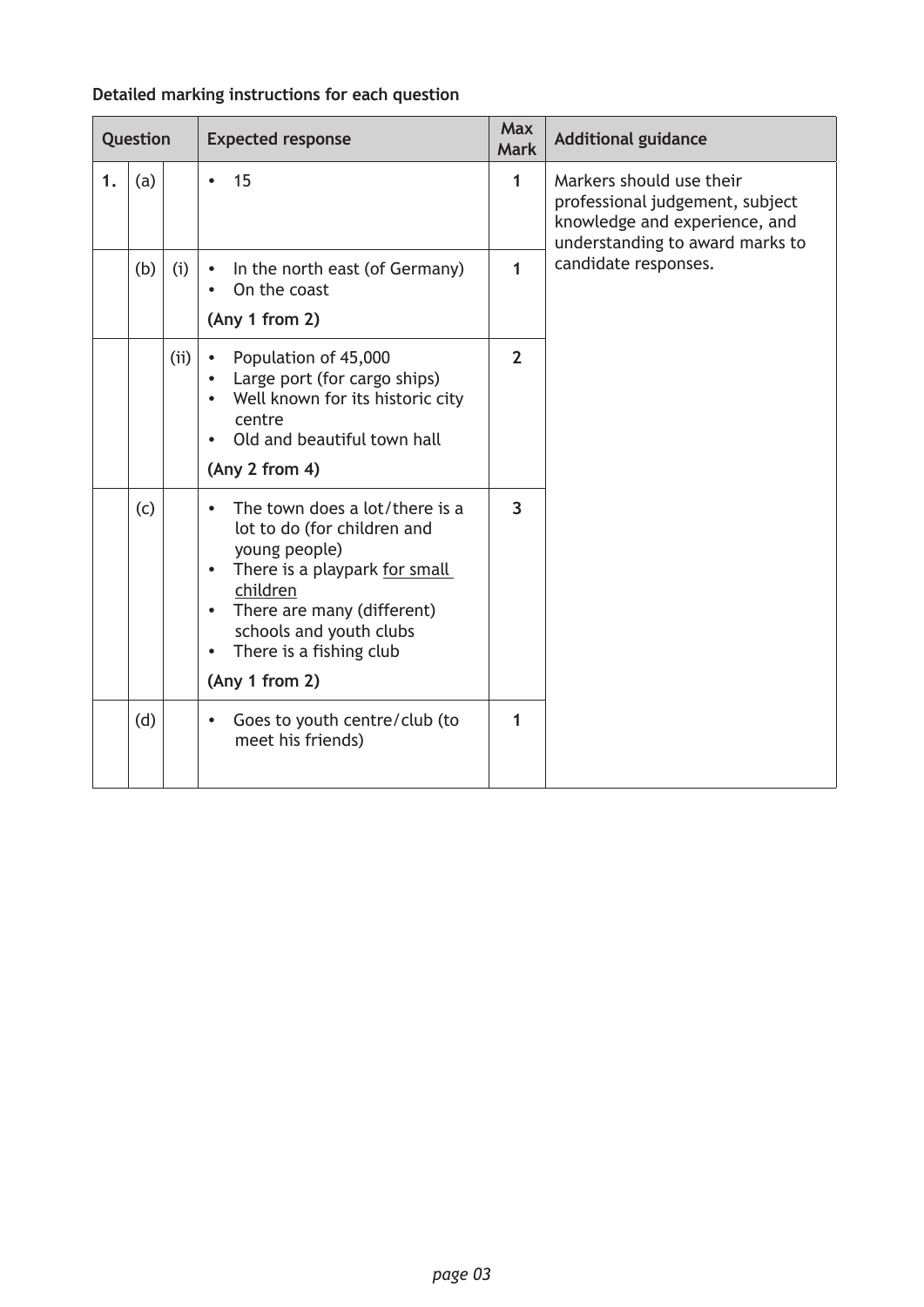|    | Question |     | <b>Expected response</b>                                                                                                                                                                                                                                 |                | <b>Additional guidance</b>                                                                                                                              |
|----|----------|-----|----------------------------------------------------------------------------------------------------------------------------------------------------------------------------------------------------------------------------------------------------------|----------------|---------------------------------------------------------------------------------------------------------------------------------------------------------|
| 2. | (a)      |     | Martina's cousin had been in<br>$\bullet$<br>Scotland before<br>Martina wanted to see the<br>$\bullet$<br>Highlands                                                                                                                                      |                | Markers should use their<br>professional judgement, subject<br>knowledge and experience, and<br>understanding to award marks to<br>candidate responses. |
|    | (b)      | (i) | She found it difficult to<br>$\bullet$<br>understand the (spoken)<br>language                                                                                                                                                                            | $\mathbf{1}$   |                                                                                                                                                         |
|    |          | (i) | Scottish people speak (very) fast<br>$\bullet$<br>Scottish people speak with a<br>strong accent                                                                                                                                                          | $\overline{2}$ |                                                                                                                                                         |
|    | (c)      |     | Martina went to the cinema<br>$\bullet$<br>Martina went to the youth club<br>$\bullet$<br>(every Saturday)                                                                                                                                               | $\overline{2}$ |                                                                                                                                                         |
|    | (d)      |     | They went to Inverness<br>$\bullet$<br>They went camping<br>$\bullet$<br>They went hill walking<br>$\bullet$<br>They went on a boat trip on<br>$\bullet$<br><b>Loch Ness</b><br>(Any 3 from 4)                                                           | $\overline{3}$ |                                                                                                                                                         |
|    | (e)      |     | She had a lot of fun<br>She improved her (knowledge<br>$\bullet$<br>of) English/She can speak<br>English (quite) fluently<br>She met some wonderful people<br>$\bullet$<br>She learnt about a different<br>lifestyle/different culture<br>(Any 2 from 4) | $\overline{2}$ |                                                                                                                                                         |

## **[END OF SPECIMEN MARKING INSTRUCTIONS]**